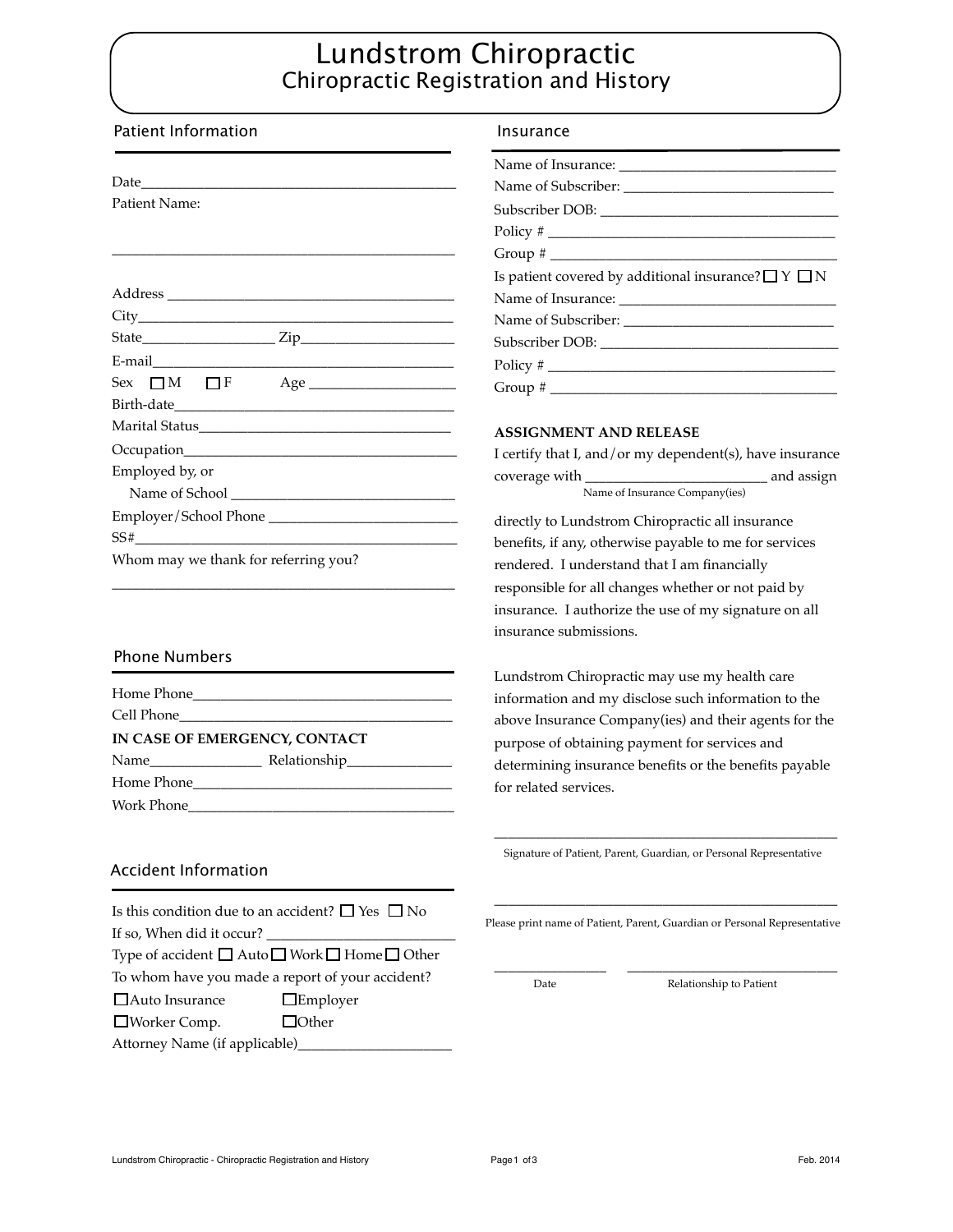|--|

| i aucht conaition<br>Reason for Visit              |                                                |                                                                                                                       |                                                                                                                     |                    |                    |    |
|----------------------------------------------------|------------------------------------------------|-----------------------------------------------------------------------------------------------------------------------|---------------------------------------------------------------------------------------------------------------------|--------------------|--------------------|----|
|                                                    |                                                |                                                                                                                       |                                                                                                                     |                    |                    |    |
|                                                    |                                                | Is this condition getting worse? $\Box$ Yes $\Box$ No $\Box$ Unknown                                                  |                                                                                                                     |                    |                    |    |
|                                                    |                                                | Rate the severity of your pain on a scale of 1 (least pain) to 10 (severe pain) ______________________________        |                                                                                                                     |                    |                    |    |
| Type of pain:<br>Numbness                          | $\Box$ Sharp $\Box$ Dull                       | $\Box$ Throbbing $\Box$                                                                                               |                                                                                                                     |                    |                    |    |
|                                                    |                                                | $\Box$ Aching $\Box$ Shooting $\Box$ Burning $\Box$                                                                   |                                                                                                                     |                    |                    |    |
| Tingling                                           |                                                |                                                                                                                       |                                                                                                                     |                    |                    |    |
|                                                    |                                                | $\Box$ Cramps $\Box$ Stiffness $\Box$ Swelling $\Box$                                                                 |                                                                                                                     |                    |                    |    |
| Other                                              |                                                |                                                                                                                       |                                                                                                                     |                    |                    |    |
|                                                    | How often do you have this pain?               |                                                                                                                       |                                                                                                                     |                    |                    |    |
|                                                    | Is it constant or does it come and go?         |                                                                                                                       | Иñ                                                                                                                  |                    |                    | WW |
|                                                    | Mark with an "X" where your symptoms are:      |                                                                                                                       |                                                                                                                     |                    |                    |    |
|                                                    | Does it interfere with your□Work □Sleep □Daily |                                                                                                                       |                                                                                                                     |                    |                    |    |
| Routine $\Box$ Recreation                          |                                                |                                                                                                                       |                                                                                                                     |                    |                    |    |
|                                                    |                                                | Activities or movements that are painful to perform $\square$<br>Sitting□Standing □Walking □Bending □ Lying Down      |                                                                                                                     |                    |                    |    |
| Health History                                     |                                                | What treatment have you already received for your condition? $\Box$ Medication $\Box$ Surgery $\Box$ Physical Therapy |                                                                                                                     |                    |                    |    |
|                                                    |                                                |                                                                                                                       |                                                                                                                     |                    |                    |    |
| Date of Last:                                      | MRI, CT-Scan, Bone Scan                        |                                                                                                                       |                                                                                                                     |                    |                    |    |
|                                                    |                                                | Please List and Date any Significant Injuries or Surgeries that you have had                                          |                                                                                                                     |                    |                    |    |
|                                                    |                                                |                                                                                                                       |                                                                                                                     |                    |                    |    |
|                                                    |                                                | Please List any Prescription and Over-the-Counter Medication you are currently taking, including reason               |                                                                                                                     |                    |                    |    |
|                                                    |                                                |                                                                                                                       | <u> 1989 - Johann John Stoff, deutscher Stoffen und der Stoffen und der Stoffen und der Stoffen und der Stoffen</u> |                    |                    |    |
| Do you have any Allergies?                         |                                                |                                                                                                                       |                                                                                                                     |                    |                    |    |
| How often do you exercise                          |                                                |                                                                                                                       | $\Box$ Daily $\Box$ 3x's / week $\Box$ 2x's / week $\Box$ 1x / week                                                 |                    | $\Box$ Never       |    |
|                                                    | Describe your work activity                    | $\Box$ Sitting                                                                                                        | $\Box$ Standing                                                                                                     | $\Box$ Light labor | $\Box$ Heavy labor |    |
| Do you use tobacco?                                |                                                | $\Box$ Never<br>$\Box$ Never                                                                                          | □ Yes - ____________ packs per day / week / month                                                                   |                    |                    |    |
| Do you drink alcohol?<br>Do you drink coffee/soda? |                                                | $\Box$ Never                                                                                                          | □ Yes - ___________ drinks per day / week / month<br>□ Yes - ___________ drinks per day / week / month              |                    |                    |    |